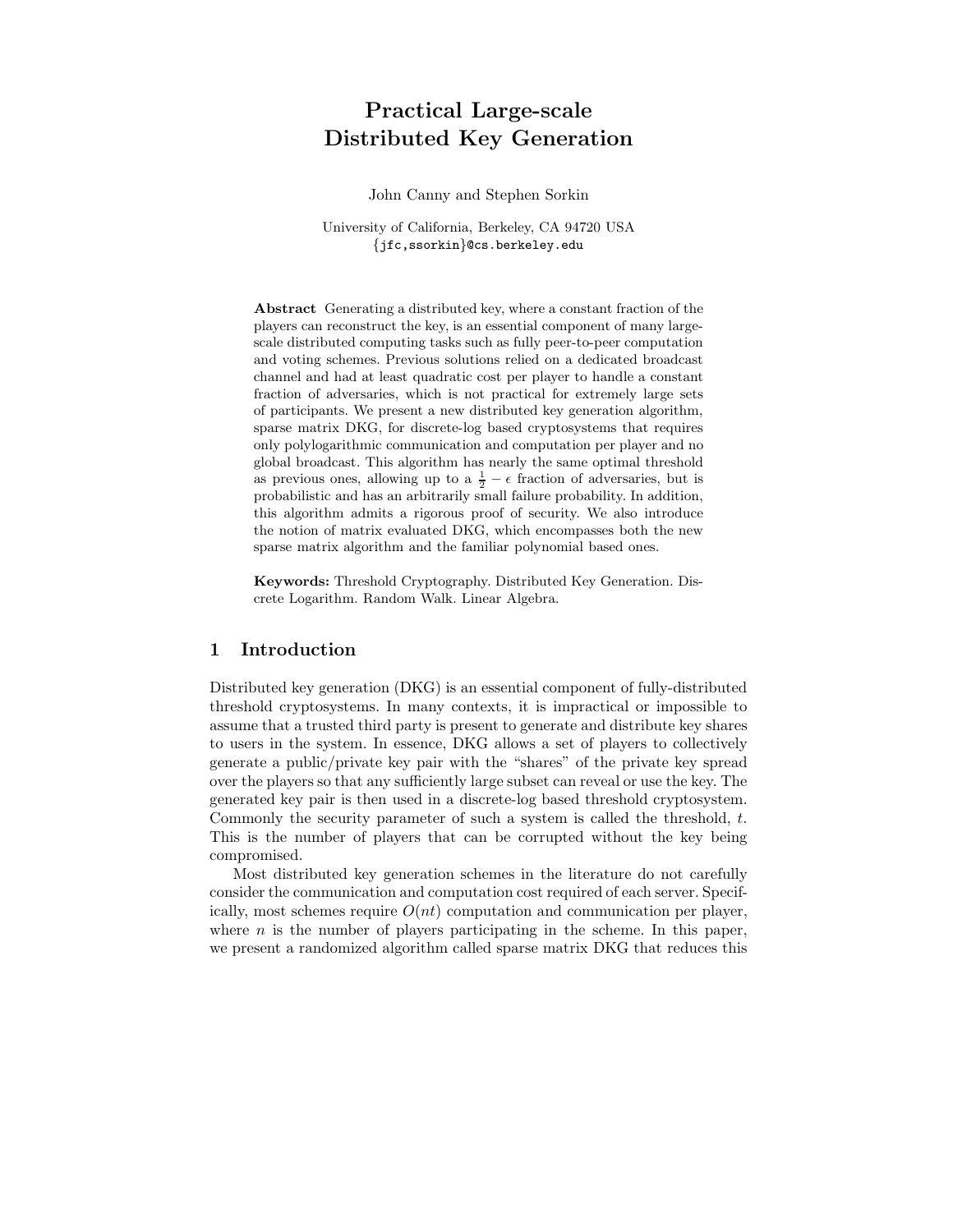cost to  $O(\log^3 n)$  per player, both in terms of computation and communication, in the presence of  $\Omega(n)$  malicious parties. For large systems, this difference is quite significant. The cost of this gain is a slight chance that the algorithm fails. We formalize this cost in the definition of a probabilistic threshold distributed key generation algorithm. We also show how sparse matrix DKG is a specific instance of a more broad family of DKG algorithms.

## 2 Basic System Model

The systems we describe involve a group of  $n$  players. The players are modeled by probabilistic polynomial-time Turing machines. They are connected with secure point-to-point channels, but without any broadcast channel. We feel that these assumptions are realistic for practical situations: true broadcast is only achievable in practice using Byzantine agreement but secure channels can be achieved through a public key infrastructure. We also assume that the players have access to a common source of randomness. The adversaries in this system are static and are assumed to be fixed when the algorithm begins. This is a reasonable assumption since, in practice, this algorithm is sufficiently fast that successful dynamic adversaries are unlikely.

For simplicity, we assume that there is an honest, but not trusted, dealer present to aid in the initialization of the algorithm. The first task of the dealer is to establish the set of  $n$  players that will participate in the algorithm. This task makes the dealer resemble a directory server for the players. The users who wish to generate a distributed key are assumed to know the identity of the dealer. These users will then contact the dealer in order to secure a unique identifier for the algorithm. This dealer may also assist in the creation of a public key infrastructure so that users can transmit messages securely through encryption or authenticate messages with digital signatures. The dealer then decides when enough users are present for the algorithm to begin. This is decided by either having a fixed number of users known up front or requiring that users who wish to participate send a message to the dealer within a fixed time limit. In either case, this process determines the value of  $n$ , the number of users participating in the algorithm. Part of our initial assumption is that the dealer has access to a random oracle [1] so some randomness may be distributed to the players. Based on the value of n, the dealer will decide on a set of random bits and distribute a subset of them to each player.

In practice, the dealer need not be a single party, and could be implemented through a logarithmic size group of users or a hierarchy of users.

## 3 Distributed Key Generation Protocols

### 3.1 Previous Work

Existing literature on DKG algorithms is quite broad. One main line of approach began with the polynomial-based algorithm presented by Pedersen [8]. This algorithm was presented by other authors in varied forms as the basis of various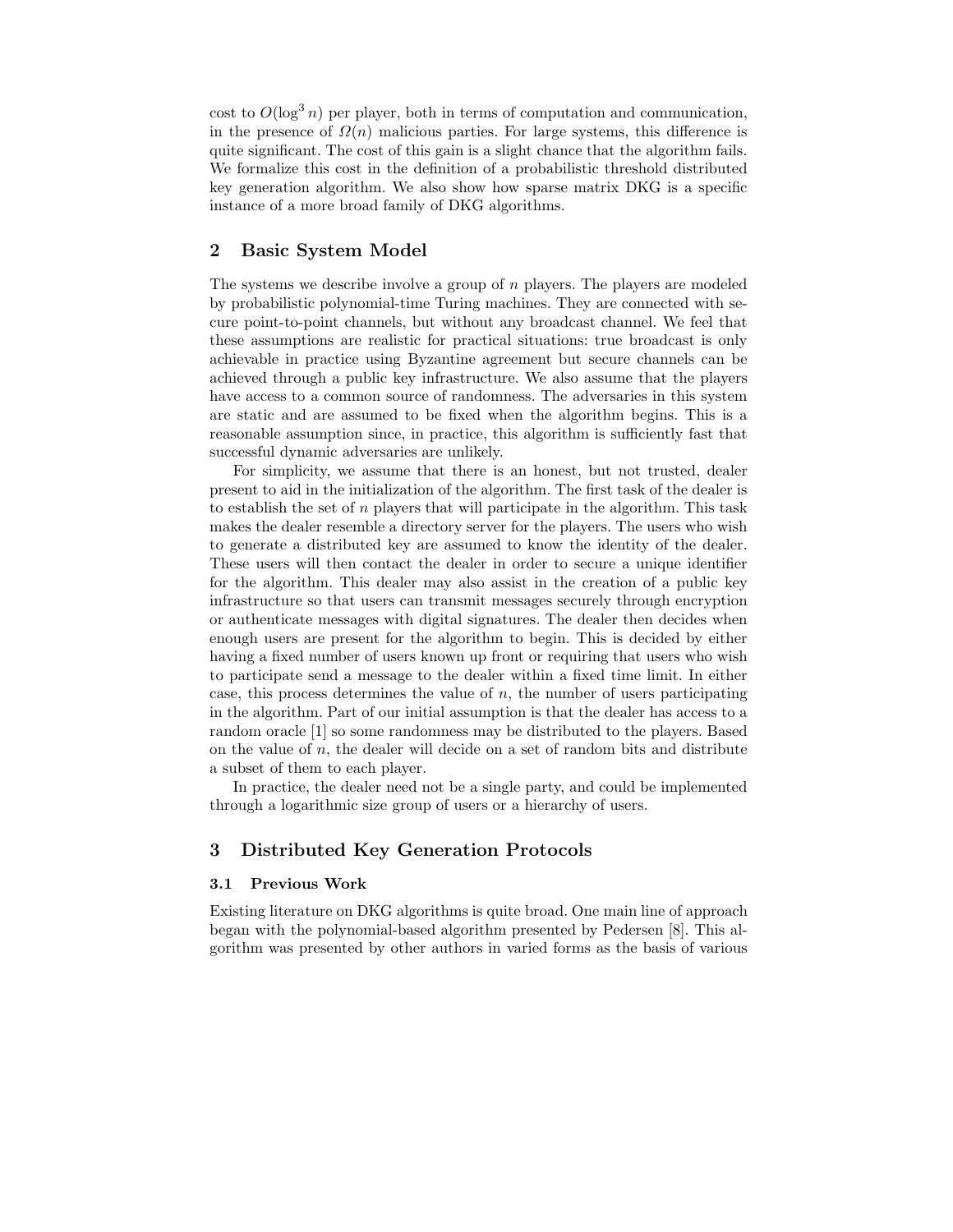threshold cryptosystems. This basic algorithm and these modifications, however, were vulnerable to a variety of attacks that would allow an adversary to bias the distribution of the private and public keys. This flaw was remedied by Gennaro, et al. [4] in a protocol that operates in two phases and uses Pedersen's verifiable secret sharing algorithm [9] to protect the bit commitments of the public key against static adversaries. All of these approaches require  $O(t)$  broadcasts and  $O(n)$  point-to-point messages for each player. Gennaro, et al. followed up their paper [5] with an explanation of how Pedersen's original algorithm is secure when used for Schnorr signatures. One main advantage for using the basic Pedersen algorithm is saving one broadcast round.

## 3.2 Definitions

The following definitions apply to discrete-log based cryptosystems. The globally known constants are p, a large prime; q, a large prime that divides  $p-1$  and g an element of order q in  $Z_p$ . The first three criteria of the following definition have been used widely to define DKG protocols. The fourth was added by Gennaro, et al. in order to quantify the secrecy of an algorithm's key against malicious participants in the generation phase.

Definition 1. A t-secure distributed key generation algorithm satisfies the following requirements, assuming that fewer than t players are controlled by the adversary:

- (C1) All subsets of  $t + 1$  shares provided by honest players define the same unique secret key x.
- (C2) All honest parties have the same value of the public key  $y = g^x \mod p$ , where x is the unique secret guaranteed by  $(C1)$ .
- $(C3)$  x is uniformly distributed in  $Z_q$  (and hence y is uniformly distributed in the subgroup generated by g).
- $(S1)$  The adversary can learn no information about x except for what is implied by the value  $y = g^x \mod p$ .

We propose the following modification to allow a DKG algorithm to fail with small probability. This will allow for algorithms that are considerably more efficient with arbitrarily small impacts to security.

**Definition 2.** A probabilistic threshold  $(\alpha, \beta, \delta)$  distributed key generation algorithm satisfies requirements (C2), (C3) and (S1) above as well as (C1'),  $(C4')$ below (which replace (C1)), all with probability  $1 - \delta$ , assuming that the set of players controlled by the adversary is less than αn.

- $(C1')$  The shares of any subset of honest players define the same key, x, or no key at all.
- $(C4')$  Any subset of at least  $\beta n$  honest players can recover the key with probability  $1 - \delta$ .

By these definitions, a t-secure DKG algorithm is a probabilistic threshold  $\left(\frac{t}{n}, \frac{t+1}{n}, 0\right)$  DKG algorithm as well.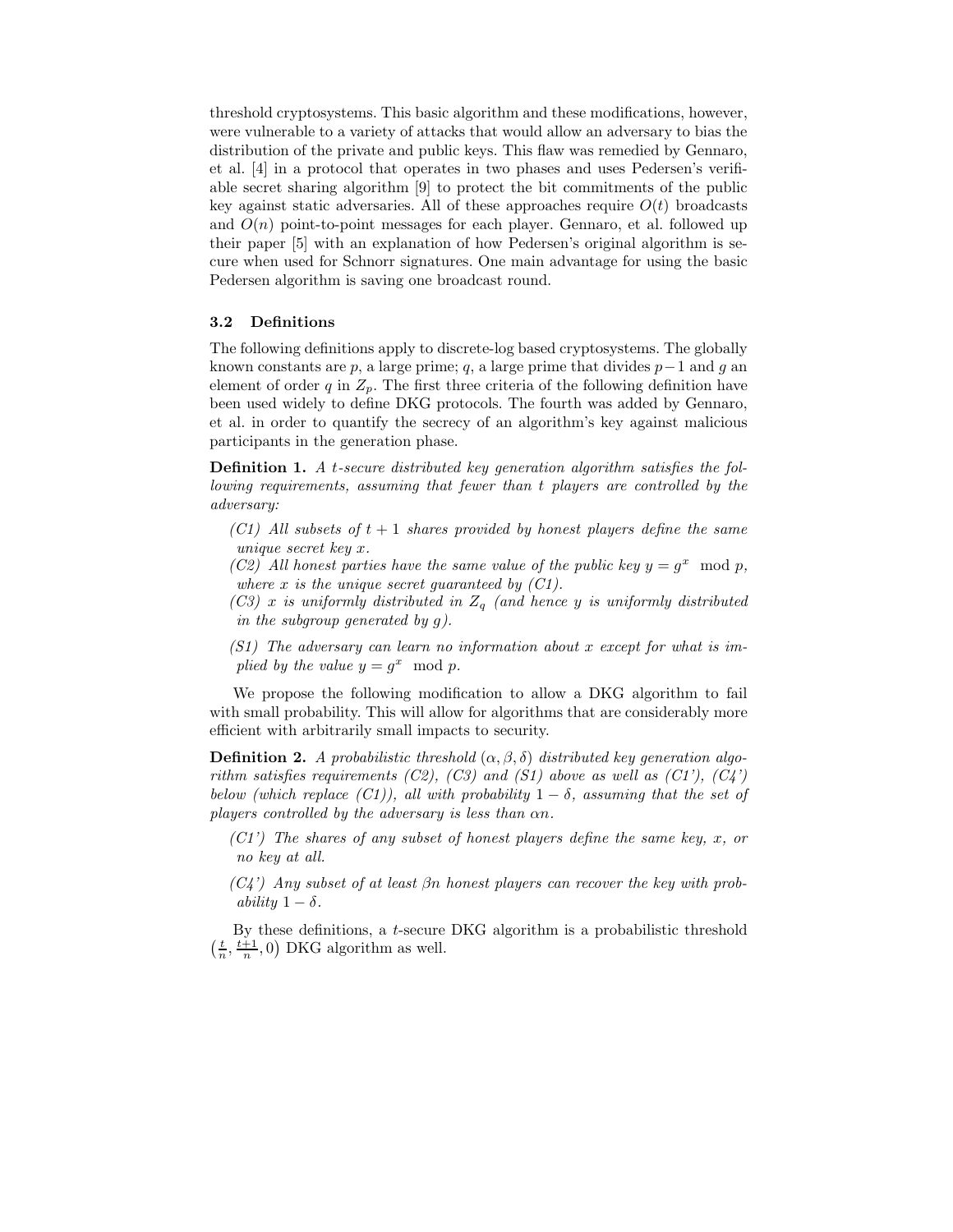#### 3.3 Matrix Evaluated DKG

The sparse matrix distributed key generation algorithm we propose for very large sets of players is a specific instance in a family of protocols which we call matrix evaluated DKG. In section 3.4 we show that this family includes the familiar DKG algorithm introduced by Gennaro, et al. This general technique consists of three primary phases. In the first phase, all the players create their secrets and share them with the others. After it is decided which players have correctly shared their secrets, the public key is recovered. Finally, after the generation is complete, the algorithm provides a method for recovering the secret with only a subset of the shareholders. The use of a matrix to codify the relation between the key and its shares is similar to the technique Blakley proposed for secret sharing [2].

## Master Algorithm

- 1. Start with a dealing phase so that all players know  $E, v, q, h, p, q$  where p is a large prime, q is a large prime that divides  $p-1$ , q and h are elements of order q in  $Z_p$ , E is an  $m \times n$  matrix over  $Z_q$  and v is an m element vector over  $Z_q$ .
- 2. Generate x:
	- (a) Each player *i* chooses two row vectors,  $a_i, a'_i \in Z_q^m$ .
	- (b) Player *i* then calculates  $s_i \triangleq a_i E, s'_i \triangleq a'_i E$ . Define the *checking group*:  $Q_i = \{j | s_{ij} \neq 0 \vee s'_{ij} \neq 0\}$ . Player i sends the jth element of each,  $s_{ij}, s'_{ij}$ to player  $j \in Q_i$  and broadcasts<sup>1</sup>  $C_i \triangleq g^{a_i} h^{a'_i} \mod p$  (where both the exponentiation and multiplication are element-wise) to all  $j \in Q_i$ .
	- (c) Each player j verifies the shares received from other players. For each  $i$ such that  $j \in Q_i$ , player j checks if:

$$
g^{s_{ij}}h^{s'_{ij}} = \prod_{k=1}^{m} (C_{ik})^{E_{kj}} \mod p
$$
 (1)

If this check fails for i, player j broadcasts a complaint against player i to  $Q_i$ .

- (d) Every player  $i$  who was complained against by player  $j$  will broadcast  $s_{ij}, s'_{ij}$  to  $Q_i$ .
- (e) The other players in  $Q_i$  will check the broadcast  $s_{ij}, s'_{ij}$  and mark as invalid each i for which Eq. 1 does not hold.
- 3. Each player  $i$  builds the set  $V$  of all players who were not marked invalid and sets their share of the secret as  $x_i \triangleq \sum_{j \in V} s_{ji}$ . Note that  $x_i$  is the *i*th element of the vector  $\left(\sum_{j\in V} a_j\right) E$ . The secret key is defined as  $x \triangleq \left(\sum_{i\in V} a_i\right) v$ .
- 4. **Reveal**  $y = g^{\hat{x}} \mod p$ 
	- (a) Each valid player  $i \in V$  broadcasts the vector  $A_i \triangleq g^{a_i} \mod p$  to  $Q_i$ .

<sup>&</sup>lt;sup>1</sup> All the following broadcasts are to  $Q_i$  only. In the sparse matrix algorithm,  $|Q_i| = O(\log n).$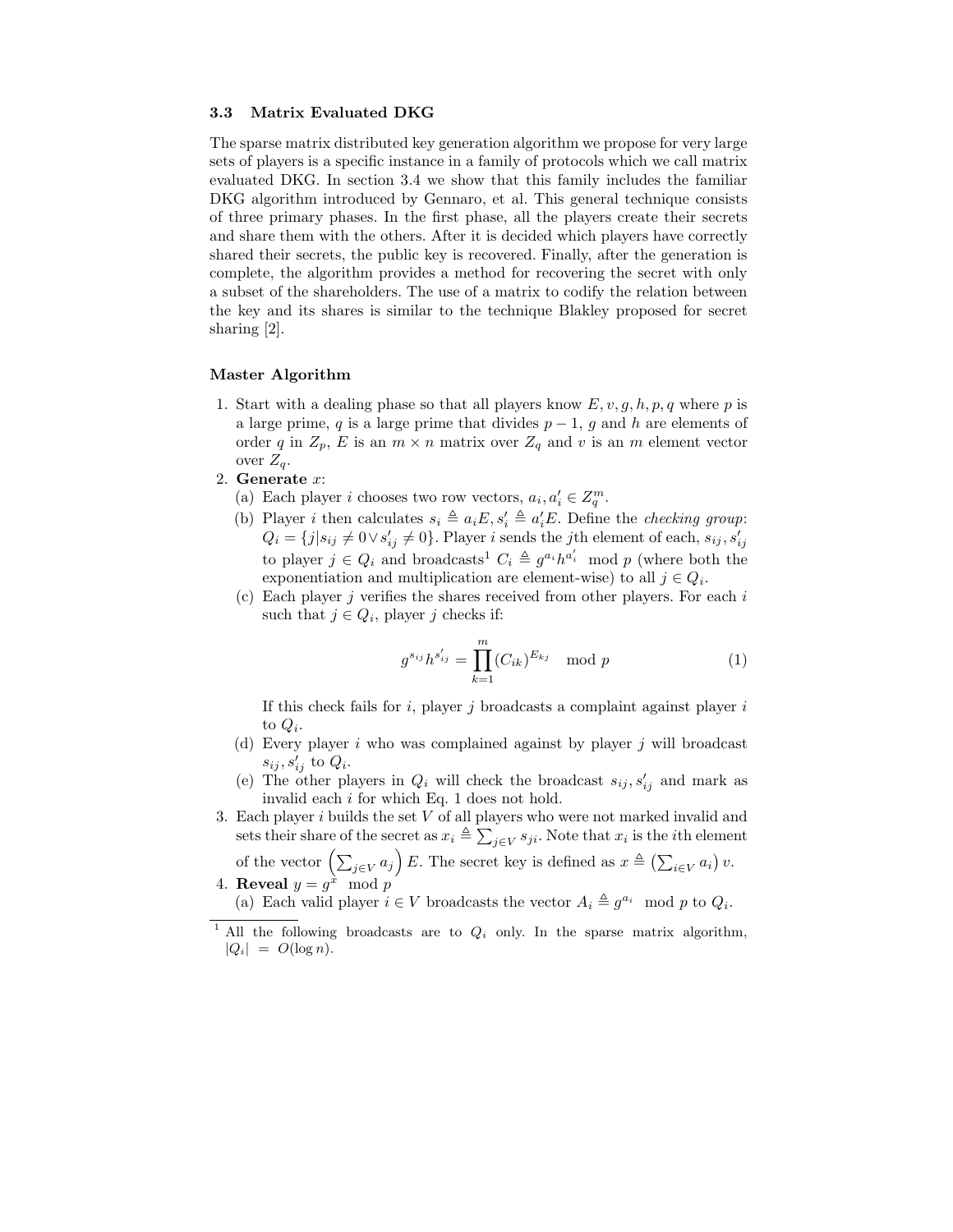(b) Each player j verifies that each  $A_i$  is valid by checking for each  $i \in V$ such that  $j \in Q_i$  if:

$$
g^{s_{ij}} = \prod_{k=0}^{m} (A_{ik})^{E_{kj}} \mod p \tag{2}
$$

If this check fails for i, player j broadcasts a complaint against player i as well as  $s_{ij}, s'_{ij}$  to  $Q_i$ .

- (c) If at least one valid complaint is filed against player i (Eq. 1 holds for  $s_{ij}, s'_{ij}$  but Eq. 2 does not), then all players in  $Q_i$  will reconstruct  $a_i$  in public by solving a set of linear equations  $(s_i = a_i E)$ , for the valid values of  $s_i$ .
- (d) Each of the honest members of  $Q_i$  knows both whether player i is valid and, if so, the correct value  $A_i$ . To find y, it suffices to ask each member of each  $Q_i$ , find the set V, and then take  $y \triangleq \prod_{i \in V} \prod_j A_{ij}^{v_j}$ .

**Sharing the secret** The basis of this algorithm is what we call an *evaluation matrix* E, which has m rows and n columns, where n is the total number of players in the system. Each player  $i$  picks an internal secret  $a_i$ , which is a row vector with m elements and, from that, creates an external secret  $s_i \triangleq a_i E$ mod q, another row vector, now with n elements. Player i then reveals the jth column of the external secret  $s_{ij}$  to player j. If the  $a_i$  and E are structured, it is possible that fewer than  $n$  users are assigned non-zero shares by player  $i$ .

In order to demonstrate that player  $i$  is creating consistent shares of the external secret, she must broadcast a committed version of her internal secret. For this we employ the VSS scheme introduced by Pedersen [9]. Player i creates another, random internal secret  $a'_i$  and broadcasts a commitment vector  $C_i$  =  $g^{a_i}h^{a'_i}$  mod p (the multiplication here is element-wise) to the *checking group*  $Q_i$ of players who receive the non-trivial shares. Each member of  $Q_i$  can then verify that her share of  $s_i$  was created from the same  $a_i$  as the others. This is achieved by each player  $j$  checking that Eq. 1 holds for each  $i$ , since all honest players are assumed to agree on  $C_i$ 

This equality will certainly hold if  $s_{ij} = \sum_{k=1}^{m} a_{ik} E_{kj}$  as specified above. If it does not, then the secret share is invalid and player  $j$  broadcasts a complaint against player *i*. In response, player *i* will broadcast  $s_{ij}, s'_{ij}$  to demonstrate that Eq. 1 is satisfied. If player  $i$  broadcasts a pair of secret shares that did not satisfy Eq. 1, then the other players will mark  $i$  as invalid, since the external secret of player  $i$  is not consistent with any internal secret, and hence it will be impossible to recover the secret key if it includes this share.

At this point,  $V$  is well defined and each checking group  $Q_i$  knows whether  $i \in V$ , since the decision is based on broadcast information. At this point both the global private key x and public key y are well defined by the following equations,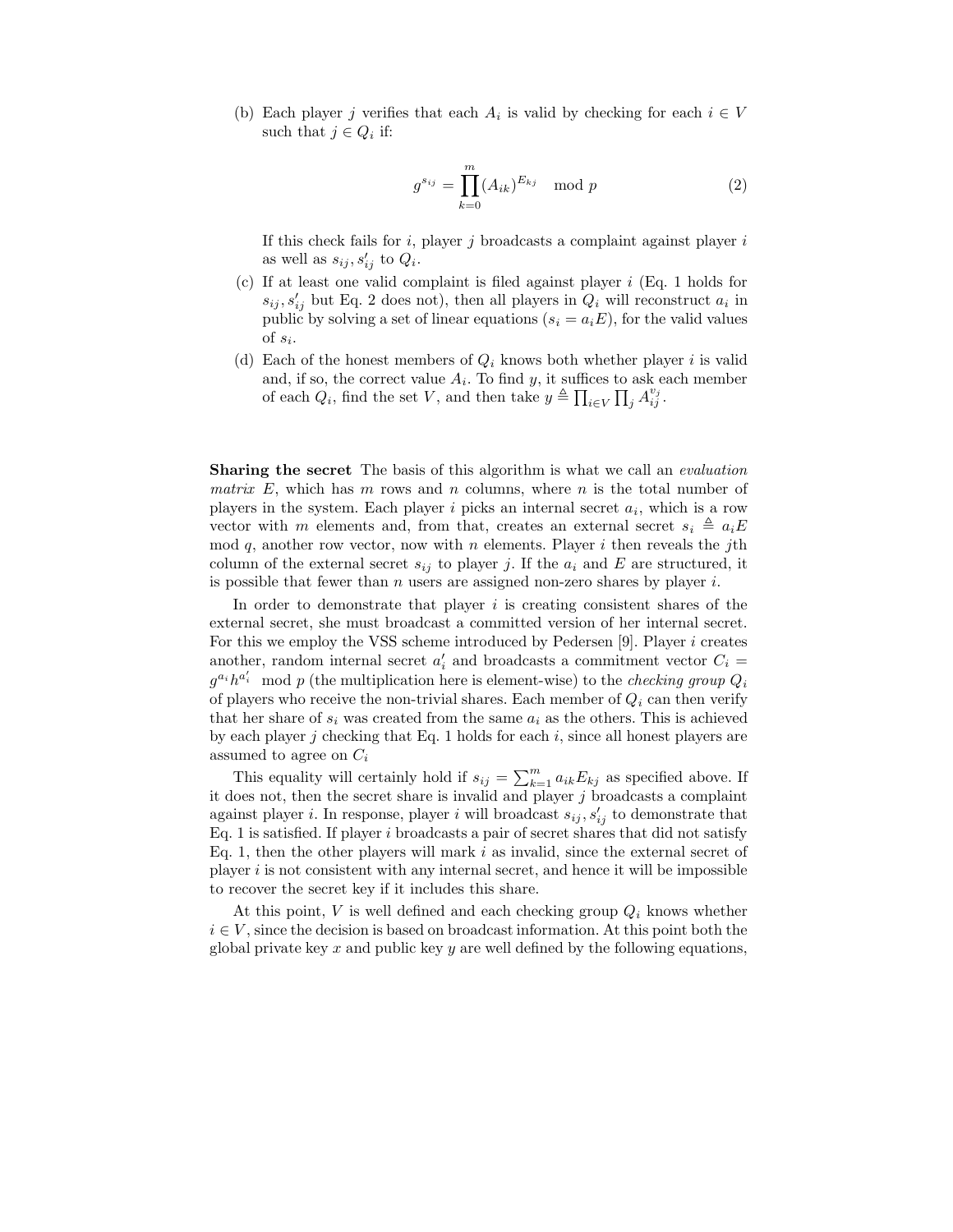where T is a linear function (e.g., an inner product with a fixed vector,  $v$ ):

$$
a \triangleq \sum_{i \in V} a_i
$$

$$
x \triangleq \sum_{i \in V} T(a_i)
$$

$$
= T(a)
$$

$$
y \triangleq g^x \mod p
$$

Revealing the public key Note that the public key is not yet publicly known. This is necessary to ensure that an attacker does not skew its distribution by manipulating the set  $V$ . After  $V$  is established, the public key may be safely extracted. Every player  $i \in V$  broadcasts their share of the public key, the vector  $A_i = g^{a_i} \mod p$ . The other players will check if Eq. 2 holds.

Like the previous check, if the rules of the algorithm are followed, the equality holds. If it does not and player  $j$  broadcasts a complaint, the allegation of cheating is treated with more caution than before. Specifically, player  $j$  must prove that her complaint is valid by broadcasting  $s_{ij}, s'_{ij}$ . The other players will check that Eq. 1 holds for these secret shares. If it does, then it is very likely that these shares are indeed from player i. They will also check Eq. 2 to validate the complaint. If it is valid, all honest users will reconstruct  $a_i$  by broadcasting their shares. This is the straightforward process of solving a set of linear equations that specify the internal secret for that player. The number of shares required for reconstruction depends on the structure of  $E$  and  $a_i$ .

Using the private key Based on the definition of x, it suffices to find a. We can find a directly through the relation  $aE = (x_1, x_2, \ldots, x_n)$  if we know a sufficient fraction of the  $x_i$ . This fraction is a function of the structure of E. It is desirable, however, to never reveal a. Note that since a is a linear function of the  $x_i$  we can write  $a = (x_1, x_2, \ldots, x_n) \Sigma$ , where  $\Sigma$  is the pseudo-inverse of E. If  $T(a) = av$ then  $T(a) = (x_1, x_2, \dots, x_n) \Sigma v$ . If the signature or encryption is of the form  $g^x$ , then each player can sign  $g^{x_i}$  and the signatures or encryptions are combined as  $\prod g^{x_iL_i}$ , where  $L_i$  is the *i*th row of  $\Sigma v$ . Of course, if only a subset of the  $x_i$  are available, a different  $\Sigma$  must be used.

#### 3.4 GJKR DKG

Before diving into sparse matrix DKG, we will show how the algorithm introduced by Gennaro, Jarecki, Krawczyk, and Rabin fits into the more generic matrix evaluated DKG framework. This protocol was introduced to eliminate a security flaw in the simpler Joint-Feldman protocol proposed by Pedersen where an adversary could bias the distribution over public keys.

Let E be the Vandermonde matrix with  $m \triangleq t + 1$  rows and n columns, where  $t$  is the security threshold of the system:

$$
E_{ij} = j^{i-1}
$$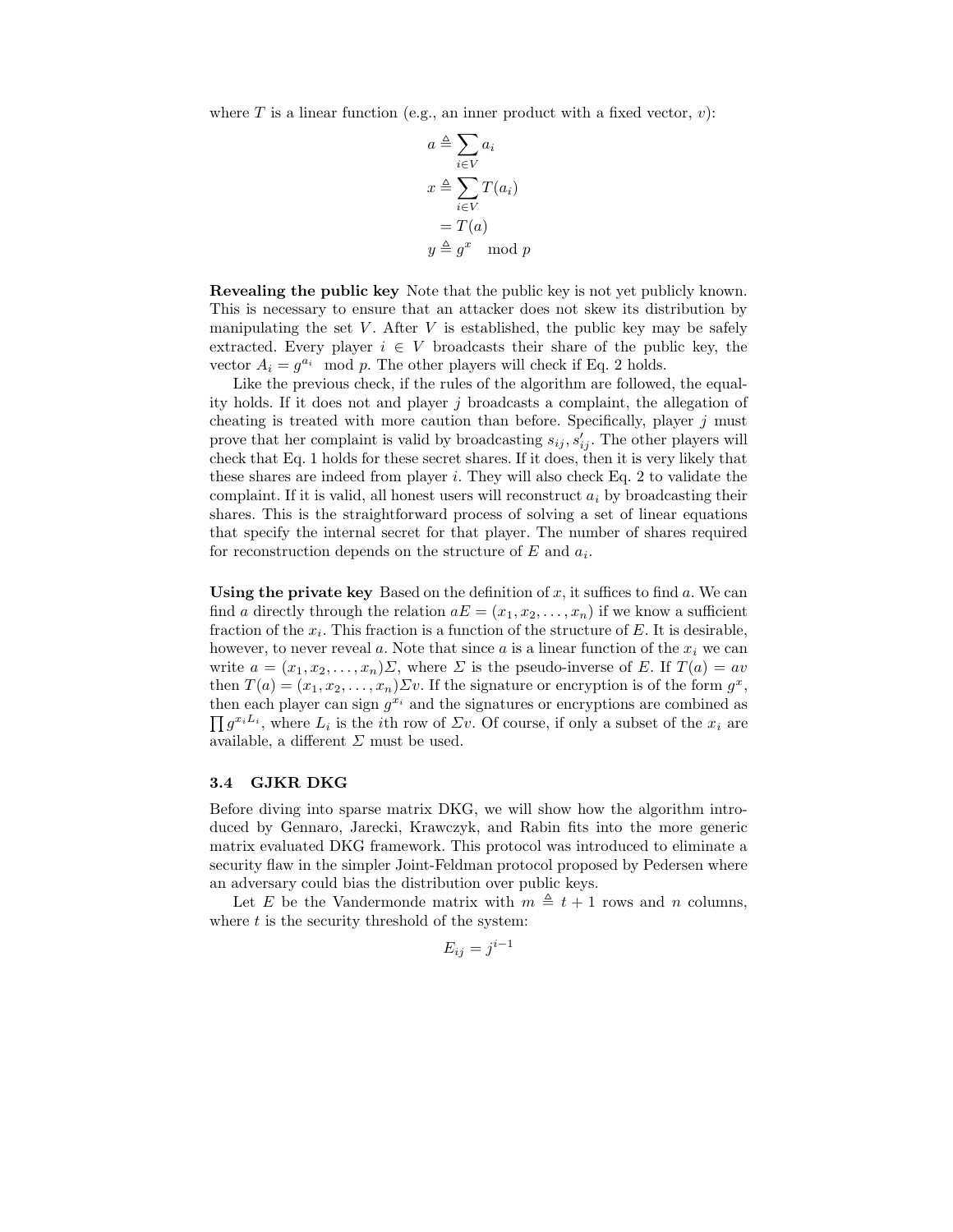Each  $a_i$  is a random m element column vector so that  $|Q_i| = n$ . The matrix makes the external secret,  $s_i$ , the same as evaluations of a polynomial (with coefficients defined by the internal secret) at the points  $1, 2, \ldots, n$ .

The private key is just a function applied to the sum of the internal secrets of the valid players. The function in this case is  $T(b_1, b_2, \ldots, b_m) = b_1$ . Each player's share of this secret is the sum of the shares they hold from the other valid players. Equivalently, each player's share is the evaluation at a certain point of the polynomial created by summing the polynomials of the valid players. Since all the polynomials are of degree t, any  $t+1$  of the  $\sum_{i \in V} s_{ij}$  will allow interpolation to reconstruct  $\sum_{i\in V} a_i$ . Hence with  $t+1$  valid shares, the algorithm can succeed in revealing the public or private key. Of course, since the private key should never be revealed, it is possible to use the key using just the evaluations of the polynomial through Lagrange interpolation coefficients.

Assuming that each server behaves properly, this algorithm incurs communication cost per player of  $O(t)$  broadcast bits and  $O(n)$  messages, assuming no faulty players. Achieving the broadcast through Byzantine agreement is very expensive. In the the two phases of the algorithm, each server performs  $O(tn)$ operations. This occurs because each server must check every other server, and checking each server is an  $O(t)$  operation.

# 4 Sparse Matrix DKG

To reduce both communication cost and computational complexity, we introduce a technique that that relies on a sparse evaluation matrix. This produces a  $(\gamma - \epsilon, \gamma + \epsilon, \delta)$  probabilistic threshold DKG algorithm for  $0 < \gamma < \frac{1}{2}, \epsilon > 0, \delta > 0$ .

#### 4.1 Intuition

The basic algorithm only requires a user to communicate with her checking group (to share her secret) and with all the checking groups to which she belongs (to determine whether those users behaved as the protocol dictates). To reduce the communication complexity of the algorithm it is sufficient to make these checking groups small. However, they must be sufficiently large so that a majority of the group is honest. If the groups are logarithmic in size, Hoeffding bounds give an inverse-polynomial probability of a group failing this criteria, assuming that the fraction of honest players is greater than a half. For recovery to be possible, the internal secret of a player must have fewer degrees of freedom than the number of honest recipients of her shares. A sparse, structured evaluation matrix is the tool that we use to map small secrets onto small checking groups.

### 4.2 Sparse Evaluation Matrix

By imposing constraints on the number of non-zero entries in each user's internal secret and having a very structured evaluation matrix, we reduce the cost of the problem from quadratic to polylogarithmic in the number of users. Figure 1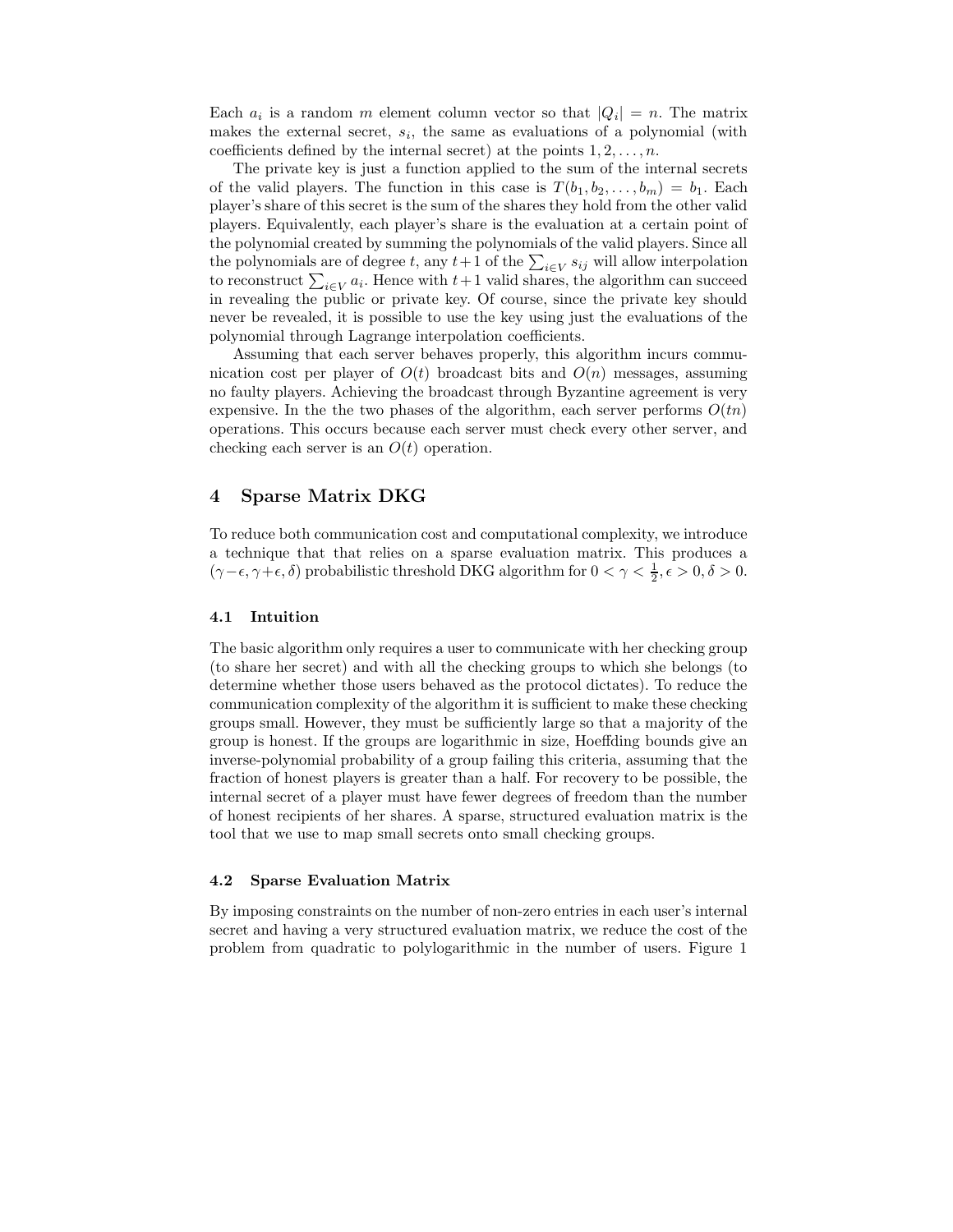

**Figure 1.** An illustration of an evaluation matrix for  $\gamma = \frac{1}{2}$ . Here  $n = 64, \ell = 8$ . Each dot indicates a non-zero position in the matrix.

illustrates the evaluation matrix used for an  $(\frac{1}{2} - \epsilon, \frac{1}{2} + \epsilon, \delta)$  instance of the algorithm. Each row of the evaluation matrix has  $\ell$  consecutive, random entries offset by two columns from the previous row. Since the matrix must have  $n$ columns, it must also have  $m \triangleq (n - \ell)/2 + 1$  rows. We will show that for  $\ell = O(\log n)$ , the algorithm can recover the key with a  $\frac{1}{2} + \epsilon$  fraction of honest shares with high probability. In general, for  $\gamma \leq \frac{1}{2}$ , the evaluation matrix E has the band in each row offset by  $\gamma^{-1}$  columns (on average) from the previous row and hence there are  $m \approx \gamma(n - \ell)$  rows in E. Intuitively, this offset allows most sets of  $\gamma n$  columns of the matrix to have full rank. The rest of the description of the algorithm and the accompanying proofs assume  $\gamma = \frac{1}{2}$ .

#### 4.3 Dealing Phase

The dealer must generate  $O(n \log n)$  independent random bits for the analysis of this algorithm to succeed. This randomness is used to determine two things. First, it establishes the evaluation matrix  $E$ . The second use is to create a permutation of the users. All aspects of the algorithm require the adversary and honest players to be distributed at random. Any large cluster of dishonest players leaves part of the private key vulnerable.

Unfortunately, it isn't practical to distribute that many bits to all the players. It is reasonable, however, for the dealer to send each player his identifier as determined by the permutation. Then player i only needs to know the columns  $Q_i$  and  $\bigcup_{j|i\in Q_j} Q_j$  of E. The first group is needed to produce the shares to send to other players and the second, larger group is needed to check and possibly reconstruct other players' shares. As we will see, this is a logarithmic number of columns, and hence a polylogarithmic number of random bits. All players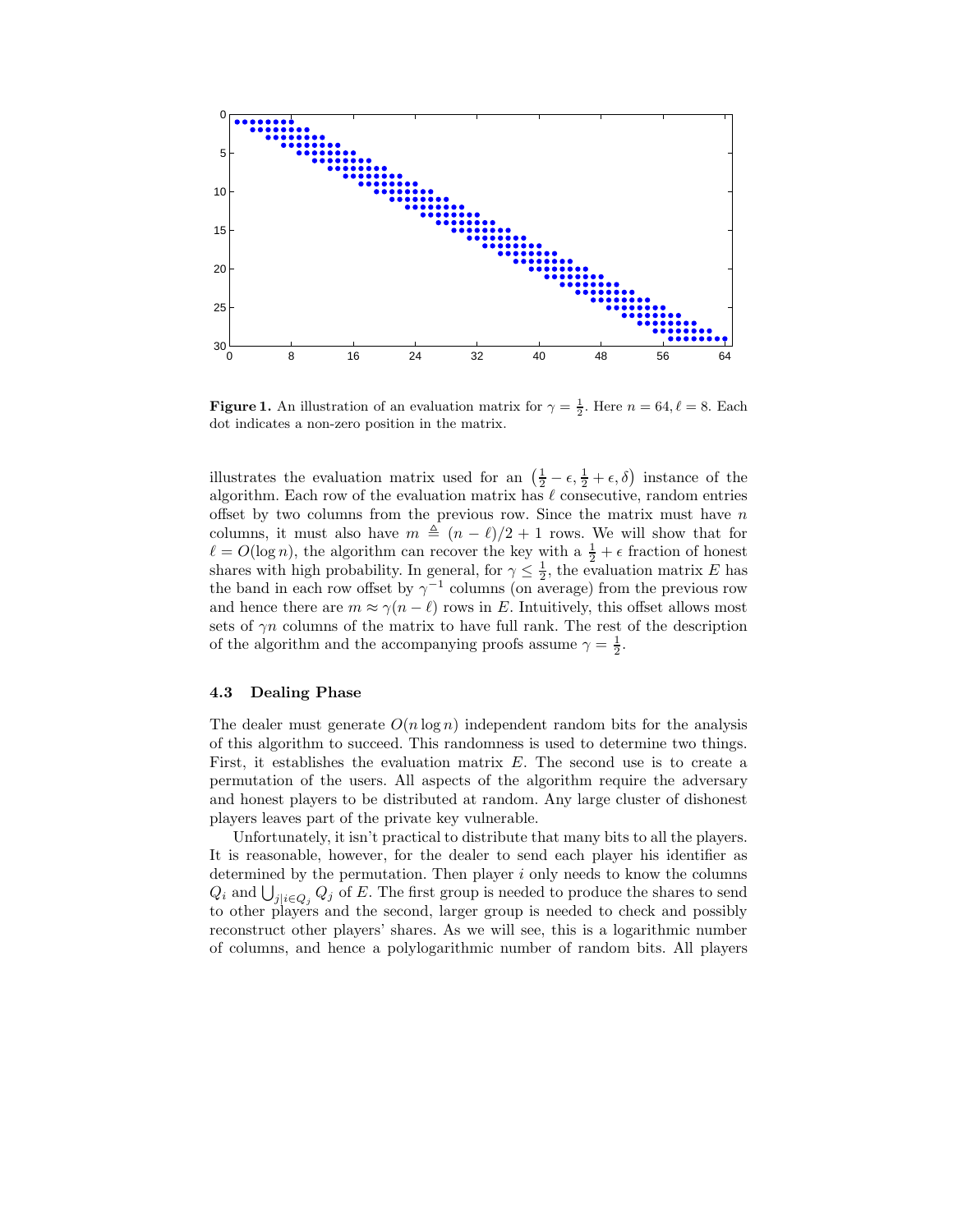will also query the dealer for the addresses of their peers. Since the dealer is assumed to be honest, these bits need not be "broadcast"; a simple point-topoint distribution suffices.

#### 4.4 Making and sharing the secret

Player *i* creates a (sparse) internal secret vector,  $a_i$  that contains only  $u = \ell/2e^2$ non-zero, consecutive elements. The position of these elements is chosen to equally distribute the checking load among all the players. Specifically, player  $i$ will have her terms start at  $\lceil i \frac{m-u}{n} \rceil$ . The structure of both the internal secret vectors and the evaluation matrix mean that not all players are given non-zero shares by player *i*. This defines the checking group,  $Q_i$ . The only recipients of broadcasts regarding player i are members of her checking group. In this setting of  $\gamma$ , there will be  $\ell + 2(u - 1)$  (non-zero) shares, so that an adversary who controls any  $1/2 - \epsilon/2$  fraction of these still has fewer than u shares.

To prove that these shares were constructed from the same internal secret vector, it is necessary for player i to broadcast the  $C_{ij}$  as defined above to  $Q_i$ . Since our system model uses Byzantine agreement to achieve broadcast, the relatively small number of non-zero shares reduces the number of participants in this operation. In this algorithm, since the set of players outside of  $Q_i$  has no evidence as to whether player  $i$  is or is not valid, the other players will take a majority vote of the checking group to determine that. We are guaranteed that all the honest players in the checking group will agree whether player  $i$  is valid since they are privy to the same information. We must then show that a majority of  $Q_i$  is honest. This is a straightforward application of Hoeffding bounds since the expected fraction of honest players in any group is  $\gamma + \epsilon$ :

$$
\Pr\left(\left|\left\{x \in Q_i : x \text{ is dishonest}\right\}\right| > \left(\gamma - \frac{\epsilon}{2}\right)|Q_i|\right) \le 2 \exp\left(-\frac{(|Q_i|\epsilon/2)^2}{2|Q_i|}\right)
$$

$$
= 2 \exp\left(-\frac{|Q_i|\epsilon^2}{8}\right)
$$

Hence, since  $|Q_i| > \frac{\ell}{\epsilon^2}$ , if  $\ell > O((1 + \kappa) \log n)$ , then the probability is bounded by  $n^{-1-\kappa}$  and the probability that all checking groups have a majority honest players is  $1 - n^{-\kappa}$  by a union bound.

#### 4.5 Extracting the public key

Revealing the public key occurs just as in the more general description. In the proof of correctness, we show that it happens with high probability. A third party who wishes to discover the public key that the algorithm has generated needs to ask each checking group for the checked user's share and take the majority (the checking group may also respond that the player is invalid). This is an  $O(n \log n)$ operation. It is reasonable to assume that the dealer poll each player about the other players that they have checked, tally these votes for each player, multiply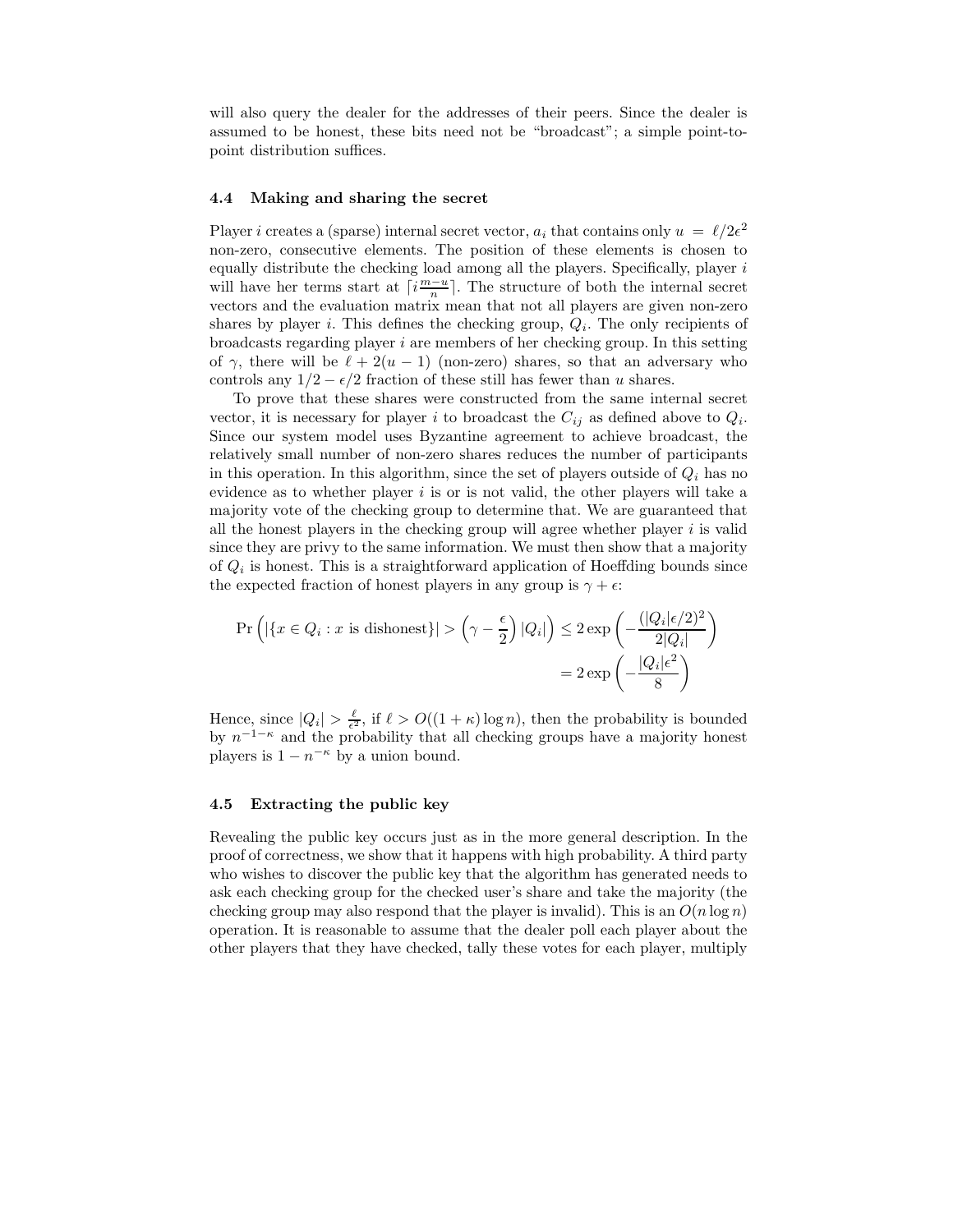the public key shares for the valid players and then send the public key to every player.

It may be desirable to do this operation in a more distributed fashion. It is certainly not practical for each player to poll each checking group. Instead, a message passing algorithm to tally the public key is feasible. Here we set up a binary partition of all the players. At the bottom of a binary tree are small<sup>2</sup>, non-overlapping groups of users for which the public key share of each (valid) member is known to all in the group. As one moves up the tree, these shares are multiplied to establish the shares of larger groups. The global public key is found at the top of the tree. A logarithmic sized group is responsible for each aggregation point within the binary tree. The public key, once found, may be passed back down the tree to each user. By restricting communication to the edges of the tree, each player need only communicate with  $O(\log n)$  other players.

#### 4.6 Using the global secret

As described above, the global secret is maintained as shares kept by each of the valid users. However, to be useful in threshold cryptosystems, it must be possible to apply this key for a signature without having all shareholders act. The structure of the evaluation matrix assists us in this regard. Discovering the value of the private key requires the solving for  $a$  (implicitly). If we can find the inversion matrix  $\Sigma$ , we will be able to recover the private key. This is possible if the submatrix of the evaluation matrix corresponding to the valid users has rank m.

#### 4.7 Recoverability

We assume that there are  $\beta n$  players  $(\beta \triangleq \gamma + \epsilon)$  that will contribute their shares to sign (or decrypt) a message. Let S be the set of these players. Our goal is to show that  $E|_S$ , the  $m \times |S|$  submatrix of E consisting of the columns corresponding to good shares has rank  $m$ . We first state a lemma that concerns biased random walks. In the appendix, we prove this lemma for  $\gamma = \frac{1}{2}$ . It is straightforward to extend this to arbitrary  $\gamma$ .

**Lemma 1.** An n step random walk that reflects at zero, with  $(\gamma + \epsilon)n$  steps of  $1 - \gamma^{-1}$  and  $(1 - \gamma - \epsilon)n$  steps of  $+1$ , will reach  $O(\kappa \log n)$  with probability less than  $n^{-\kappa}$ , for fixed  $\epsilon$ .

We can now prove our theorem concerning the rank of  $E|_S$ , in the case that  $\gamma=\frac{1}{2}.$ 

**Theorem 1.** The matrix  $E|_{S}$  formed by randomly deleting an columns from  $E, \ \alpha = \frac{1}{2} - \epsilon$ , will have rank m with probability  $1 - n^{-\kappa}$  if each row of E has  $\ell = -\frac{(2+\kappa)}{\log(1-2)}$  $\frac{(2+\kappa)}{\log(1-2\epsilon)}$  log n consecutive, non-zero, random entries.

 $2$  It is important that these groups be large enough that there be a low probability of a corrupt majority. It suffices for them to be of size  $\Omega(\log n)$ .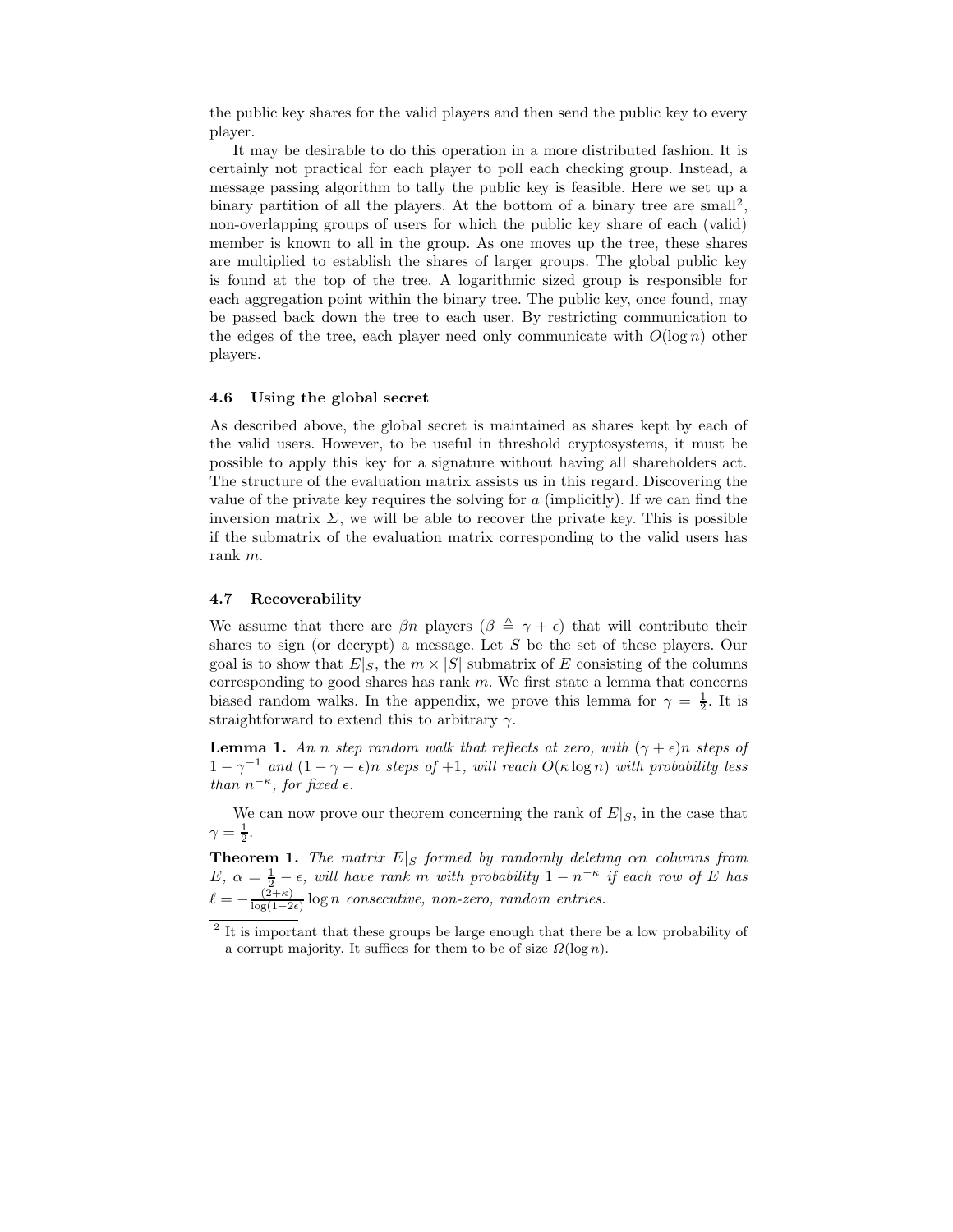*Proof.* The theorem is proved by showing that a subset of m columns of  $E|_S$ , taken as a matrix  $E|_{S}$ , has random elements along its main diagonal. Consider the process adding columns from E to  $E|_S$ . Each row of E has  $\ell$  non-zero, consecutive entries, called the band. We consider the incremental process of examining columns in order. If a column is present, and the column is not to the left of the band for the current row being considered (i.e., the row  $r$  for which we want a random value at  $(E'_{S})_{rr}$ , that column is added to  $E'_{S}$ , and the next row is considered. Let  $X_i$  denote the offset of column i in the non-zero entries of the currently considered row,  $R_i$  (where i is a column index for the full matrix, E). For example, in Fig. 1, if  $i = 8$  for row 3 the offset is 4. In general,  $X_i = i - 2(R_i - 1)$ . If  $X_i$  ever exceeds  $\ell$ , the process fails since none of the later columns will be able to contribute a random element for the diagonal entry at the current row. Define  $X_1 = 1, R_1 = 1$ . Now consider the state  $X_i$ . If column i is missing, we stay at the current row,  $R_{i+1} = R_i$ , but step forward in relation to the beginning of the band. Hence  $X_{i+1} = X_i + 1$ . Now if column *i* is present, there are two possibilities. If  $X_i \geq 1$ , the column is added and  $R_{i+1} = R_i + 1$ , so that column  $i + 1$  would be one step forward in the same row, but one step behind in the next row (since the rows are offset by two relative to each other), and  $X_{i+1} = X_i - 1$ . Now if  $X_i = 0$  a present column does not help since we are in front of the band, so  $X_{i+1} = 0, R_{i+1} = R_i$ .

Observing just the  $X_i$ , the process is identical to the reflecting random walk process defined above. Applying the random walk lemma, we may bound the probability that the walk passes  $t$  after  $n$  steps, one for each column of  $A$ . This probability is just:

 $P(\text{process fails}) = P(\text{walk passes } \ell \text{ in } n \text{ or fewer steps}) < n^{-\kappa}$ 

#### 4.8 Correctness

Theorem 2. The sparse matrix DKG algorithm described above is a probabilistic threshold  $(\frac{1}{2} - \epsilon, \frac{1}{2} + \epsilon, 2n^{-\kappa})$  DKG algorithm for  $\ell = O(\kappa \log n)$ , the width of the band in the constraint matrix.

*Proof.* (C1) The honest players within checking group  $Q_i$  always agree whether player  $i$  is in  $V$ , since that decision is made based on broadcast information. Honest players outside the checking group will rely on a majority vote of the checking group to determine if player  $i$  is included in  $V$ . Then the set  $V$  that is established in step 3 of the algorithm is unique if each checking group has a majority of honest players, which happens with probability  $1 - n^{-\kappa}$ . Assuming the adversary is not able to compute  $dlog_a h$ , the check in Eq. 1 implies that the player's shares are all consistent with the same  $a_i$ . The reconstruction theorem implies that the honest players for any set of rows will have full rank, so they are consistent with a unique  $a_i$ , with probability  $1 - n^{-\kappa}$ . Since all honest players have shares that satisfy Eq. 1, any set of them are able to recover  $x$  or not recover anything (in the case that the submatrix that they define is not invertible).

 $(C2)$  In the case where a valid complaint is filed against player *i*, this  $a_i$  is reconstructed in public using the reconstruction theorem and  $A_i = g^{a_i} \mod p$ .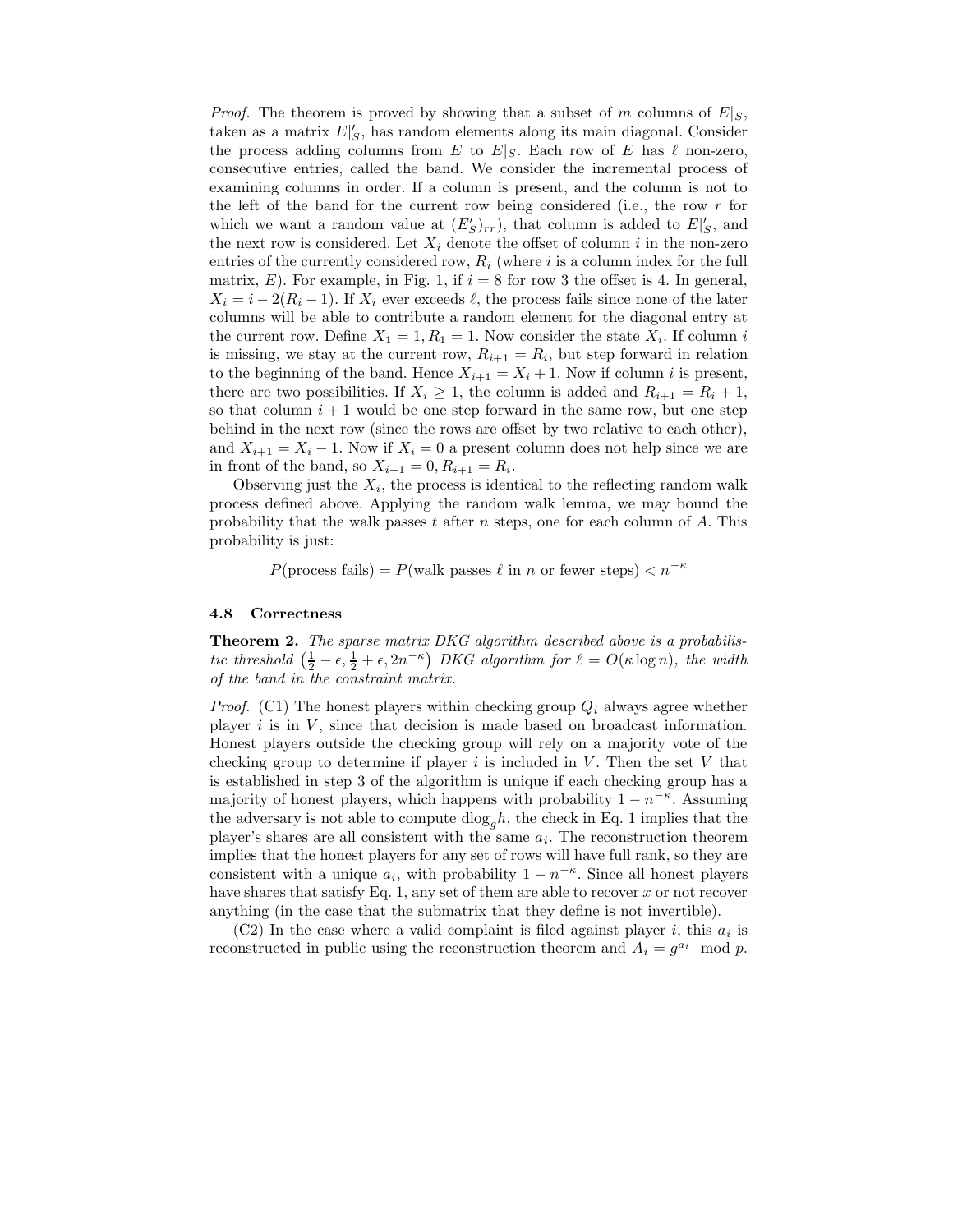Now we consider the case where no valid complaints are filed. Since  $a_i$  could have been reconstructed with the shares from the honest players, there are at least u linearly independent equations and u unknowns, so that there must be a unique solution. Since the broadcast from player  $i$  agrees with these equations, through Eq. 2, the broadcast  $A_i$  is exactly  $g^{a_i}$ . Hence all honest players within each checking group have the correct value of  $A_i, i \in V$ , and since there are a majority of honest players in each checking group, all honest players have the same value for  $A_i, i \in V$  and also  $y = g^x \mod p$ .

(C3) The secret is defined as  $x = (\sum_{i \in V} a_i) v$ . Since v is random, any random term of some  $a_i$  that is independent from the other  $a_j$  will cause x to be uniform. In the proof of secrecy, we show that the adversary cannot determine any  $a_i$ completely for an honest player i, so the dishonest players'  $a_i$  is independent of a term of every honest  $a_i$ . Also honest players choose all their terms independently, so the  $a_i$  from any honest player will satisfy this requirement.

(C4) This is a direct application of the reconstruction theorem.

#### 4.9 Secrecy

To show that the adversary is not able to learn any information about the private key x other than the fact that it is the discrete log of the public key  $y$ , we create a simulator. Formally, a *simulator* is a probabilistic polynomial-time algorithm that given  $y \in Z_p$ , such that  $y = g^x \mod p$  for some x, can produce a distribution of messages that is indistinguishable from a normal run of the protocol where the players controlled by the simulator are controlled instead by honest players. This is the familiar technique used to show that zero-knowledge proofs do not reveal any private information. However, since our algorithm relies on a random distribution of adversarially controlled players, our simulator will only have a high probability of success.

We assume that the adversary controls no more than a  $\frac{1}{2} - \epsilon$  fraction of the players, chosen before the start of the algorithm. Recall that in section 4.4 we required that the adversary control no more than a  $\frac{1-\epsilon}{2}$  fraction of any checking group. Hence each checking group contains less than  $\frac{1-\epsilon}{2}(\ell+2(\frac{\ell}{2\epsilon^2}-1))$  <  $\frac{\ell}{2\epsilon^2} < u$  adversarially controlled players and the adversary cannot learn an honest player's entire internal secret.

The input to the simulator is a  $y$  that could have been established at the end of a normal run of the protocol. Assume that the adversary controls the set  $\mathcal{B} =$  ${B_1, B_2, \ldots, B_t}$  and that the honest parties (controlled by the simulator) are  $\mathcal{G} = \{G_1, G_2, \ldots, G_{n-t}\}.$  In a non-simulated run of the protocol that ends with the public key  $y$ , the  $a'_i$  are uniform random vectors, subject to the sparseness constraint, and the  $a_i$  are random vectors subject to both  $\prod_{i\in V} \prod_j g^{a_{ij}v_j} = y$ and the sparseness constraint.

Consider the following algorithm for the simulator, SIM:

- 1. Each honest player  $i \in \mathcal{G}$  performs steps 2 and 3 of the sparse matrix DKG protocol. At this point:
	- The set V is well defined and  $\mathcal{G} \subseteq V$ .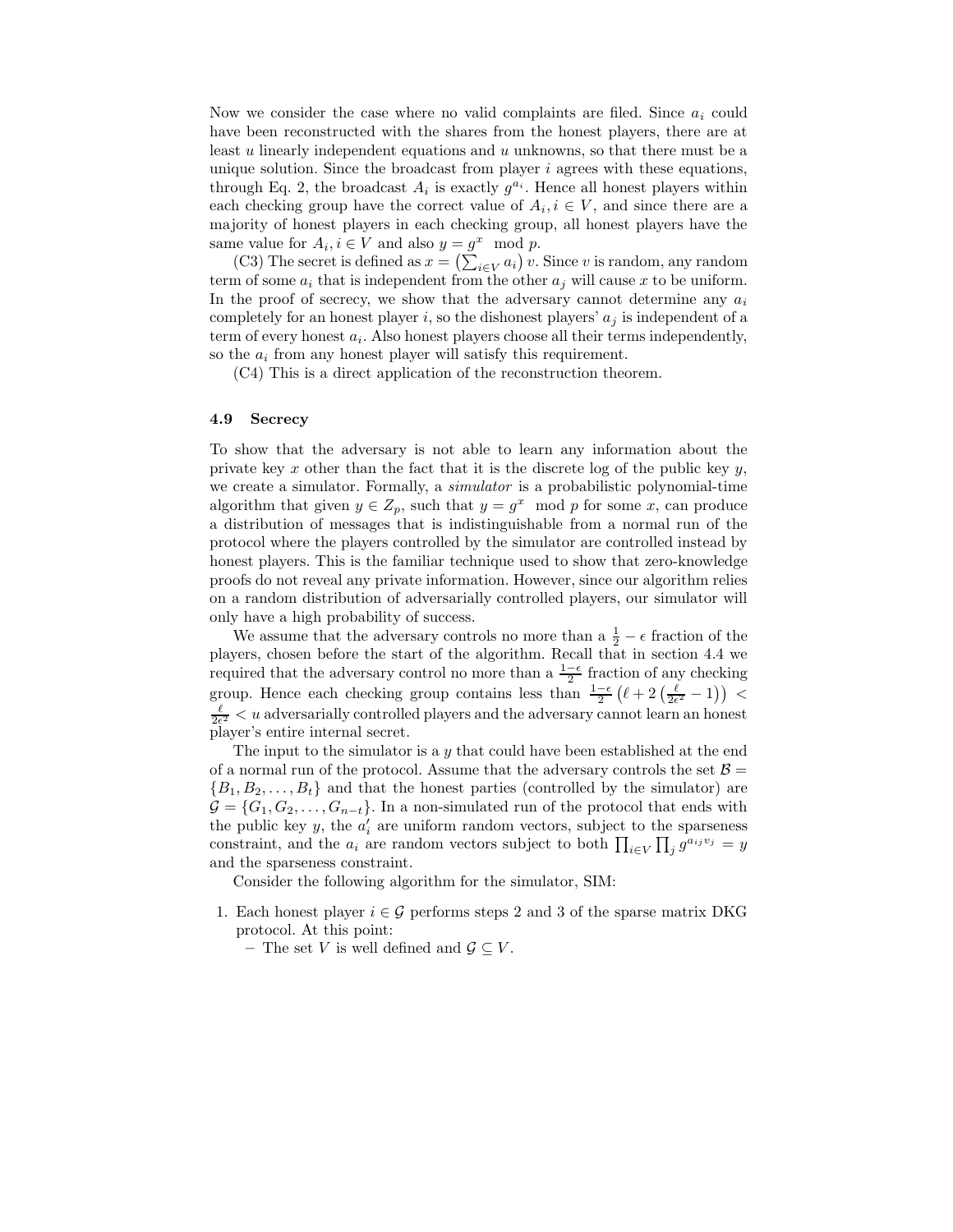- The adversary  $\mathcal{B}$  has seen  $a_i, a'_i$  for  $i \in \mathcal{B}$ ,  $s_{ij}, s'_{ij}$  for  $i \in V, j \in \mathcal{B}$  and  $C_{ij}$  for  $i \in V$ .
- − SIM knows  $a_i, a'_i$  for all  $i \in V$  (including those in  $V \cap B$ , the internal secrets for the consistent adversary players).
- 2. Perform the following calculations:
	- − Compute  $A_i \triangleq g^{a_i} \mod p$  for  $i \in V \setminus \{G_1\}.$
	- Let S be a subset of  $Q_{G_1}$ , the checking group for  $G_1$ , that contains all of  $Q_{G_1} \cap B$  and enough of  $Q_{G_1} \cap G$  so that the rank of  $E|_S$ , the columns of E corresponding to S, has rank  $u - 1$ . Let r be some i such that the columns  $S \cup \{r\}$  have rank u.
	- $-$  Assign  $s_{G_1j}^* \triangleq s_{G_1j}$  for  $j \in S$ .
	- Let S' be a subset of  $u-1$  elements of S such that the columns S' of E have rank  $u - 1$ .
	- Compute  $\Sigma$ , the inverse of the submatrix of E corresponding to the columns  $S' \cup \{r\}$  and the rows  $1, \ldots, u$  (i.e., assume wlog that  $G_1 = 1$ ).
	- − Note that  $a_{G_1}^* = (s_{G_1S'_1}^*, \ldots, s_{G_1S'_{u-1}}, s_{G_1r}^*)\Sigma$ , but  $s_{G_1r}^*$  has not yet been fixed. Similarly  $A_{G_1}^* = (g^{\alpha_1+\beta_1s_{G_1}^*}, \ldots, g^{\alpha_u+\beta_us_{G_1}^*},$  where the  $\alpha_i, \beta_i$  are functions of  $\Sigma$  and  $s_{G_1j}^*$ ,  $j \in S'$ .
	- For our construction to succeed,  $\prod_j A_{G_{i,j}}^{v_j} = y \left( \prod_{i \in V \setminus \{G_1\}} \prod_j A_{ij}^{v_j} \right)^{-1}$ . The right hand side is known and of the form  $g^{\gamma}$ , and the left hand side is of the form  $g^{\alpha+\beta s_{G_1r}^*}$ . Hence we can solve to find  $g^{s_{G_1r}^*}$  and then evaluate the expression for  $A_{G_1}^*$ .
- 3. Broadcast  $A_i$  for  $i \in \mathcal{G} \setminus G_1$  and  $A_{G_1}^*$ .
- 4. Perform the checks of step 4.(b) of the algorithm for each player  $i \in \mathcal{G}$  on the  $A_i, j \in \mathcal{B}$  broadcast by the adversary's players and broadcast any necessary complaints.
- 5. The adversary cannot file a valid complaint against any honest player since all the messages followed the protocol. However, the simulator must recover from the adversary's actions. The simulator will follow the protocol of 4.(c) to recover the  $a_i$  for players who did not share their  $A_i$  properly.

The simulator will result in an identical distribution of the observed  $a_i, a'_i$  as would be expected from a non-simulated run that generated the public key y. This is because the simulator uses the original, random  $a_i, a'_i$  for  $i \in \mathcal{G} \setminus G_1$ . Also  $a_{G_1}^*$  is chosen to be random subject to the constraint above. It remains to be shown that  $a_{G_1}^{'*}$  is also random. The relationship between  $a_{G_1}^*, a_i^{'*}$  is established through the public  $C_{G_1} = g^{a_{G_1}^*} h^{a_{G_1}'}$ . This implies  $a_{G_1}^{'} = \text{dlog}_g(h)^{-1} \cdot (a_{G_1}$  $a_{G_1}^*$ ) +  $a'_{G_1}$ , which inherits its randomness from  $a'_{G_1}$ .

### 4.10 Communication Complexity and Running Time

The primary objective of the matrix-based constraint algorithm is to reduce both the communication complexity and running time for the users participating in the key generation without significantly affecting the chance that the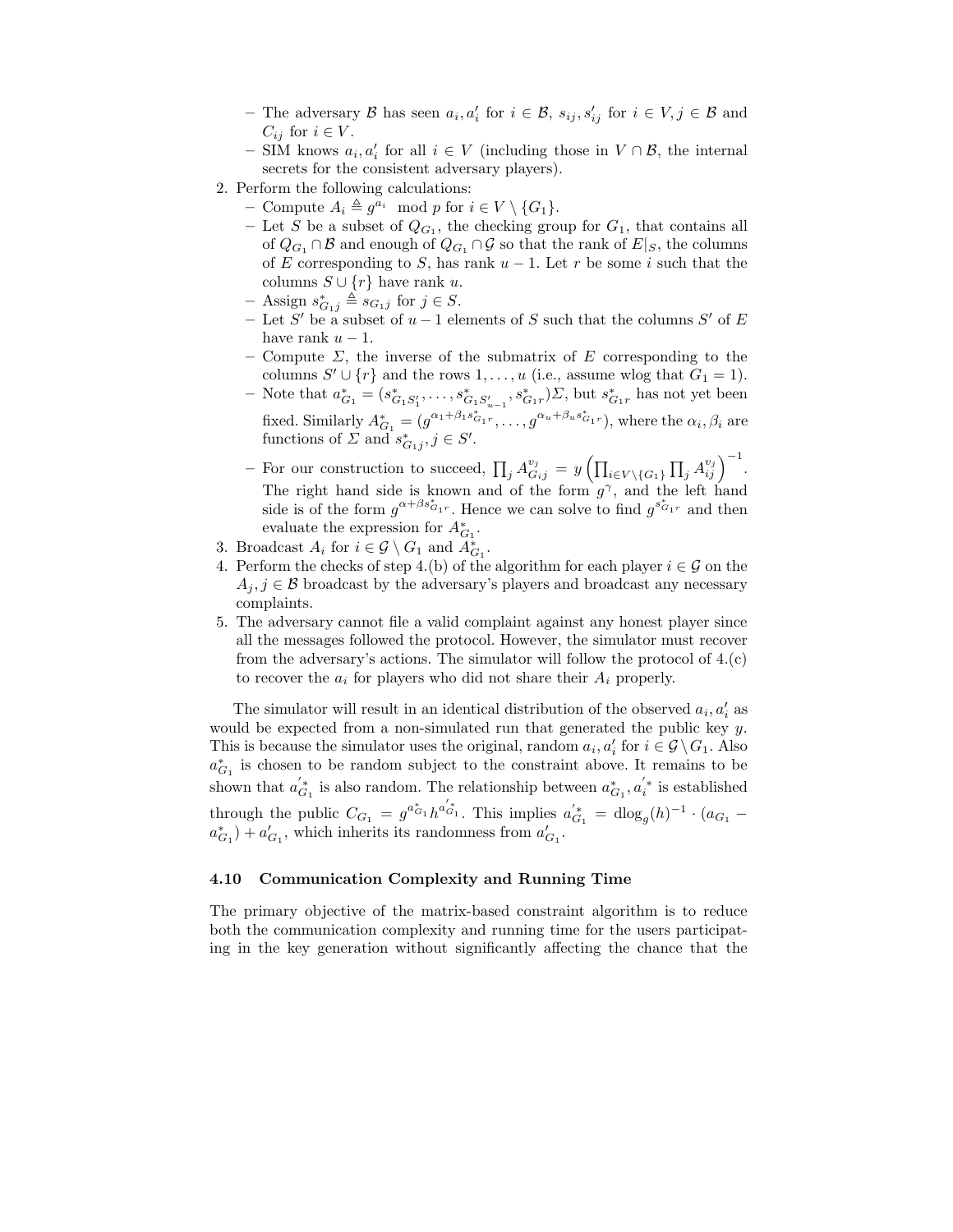algorithm fails to properly generate a key. As described above, a fraction of each user's secret as well as a bit-committed version of the secret will be sent to  $\ell/2\epsilon^2 = O(\log n)$  other users. Hence this communication accounts for  $O(\ell^2)$ messages since the secret is of length  $O(\ell)$ , using Byzantine agreement for the broadcast. If  $\gamma > \frac{1}{3}$ , then we must use authenticated Byzantine agreement [6]. Also, we will incur greater costs in the dealing phase since this operation cannot be simply composed [7]. If  $\gamma < \frac{1}{3}$  we can reduce the dealing cost by using the technique proposed by Cachin, Kursawe and Shoup [3]. In the presence of dishonest players, this cost grows by a factor of  $O(\ell)$  since each dishonest player can cause two more broadcasts to occur within the checking group. In the second phase of the protocol, without any adversaries the cost is again  $O(\ell^2)$  messages. With adversaries, this cost again increases by a factor of  $O(\ell)$  since each member of the checking group must broadcast.

The running time for this algorithm is also much shorter than that of previous solutions to this problem. Each player is a member of  $O(\ell)$  checking groups and must check one equation for each. Each equation is a product of  $O(\ell)$  modular exponentiations, so the cost is  $O(\ell^2)$  exponentiations.

The constants in these asymptotic expressions are very reasonable. For an  $n^{-2}$  chance of failure, if  $\epsilon = 1/10$ , then a suitable setting for  $\ell$  is 17 log n. A linear increase of  $\ell$  results in either an exponentially smaller failure probability or a linear decrease in  $\epsilon$ . Since the checking groups are of size  $\frac{\ell}{2\epsilon^2}$ , they are more sensitive to the value of  $\epsilon$ . In practice, it is reasonable for the gap between the the fraction of dishonest parties and the fraction of shares required for reconstruction to be a fixed constant, so the size of the  $Q_i$  is logarithmic with a small leading constant.

## References

- 1. Bellare, M., Rogaway, P.: Random oracles are practical: A paradigm for designing efficient protocols. In: Proceedings of the First ACM Conference on Computer and Communications Security, ACM Press (1993) 62–73
- 2. Blakley, G.R.: Safeguarding cryptographic keys. 48 (1979) 313–317
- 3. Cachin, C., Kursawe, K., Shoup, V.: Random oracles in constantipole: Practical asynchronous byzantine agreement using cryptography (extended abstract). In: Proceedings of the Nineteenth Annual ACM Symposium on Principles of Distributed Computing, ACM Press (2000) 123–132
- 4. Gennaro, R., Jarecki, S., Krawczyk, H., Rabin, T.: Secure distributed key generation for discrete-log based cryptosystems. Lecture Notes in Computer Science 1592 (1999) 295+
- 5. Gennaro, R., Jarecki, S., Krawczyk, H., Rabin, T.: Revisiting the distributed key generation for discrete-log based cryptosystems. (2003)
- 6. Lamport, L., Shostak, R., Pease, M.: The byzantine generals problem. ACM Transactions on Programming Languages and Systems (TOPLAS) 4 (1982) 382–401
- 7. Lindell, Y., Lysyanskaya, A., Rabin, T.: On the composition of authenticated byzantine agreement. In: Proceedings of the Thirty-fourth Annual ACM Symposium on Theory of Computing, ACM Press (2002) 514–523